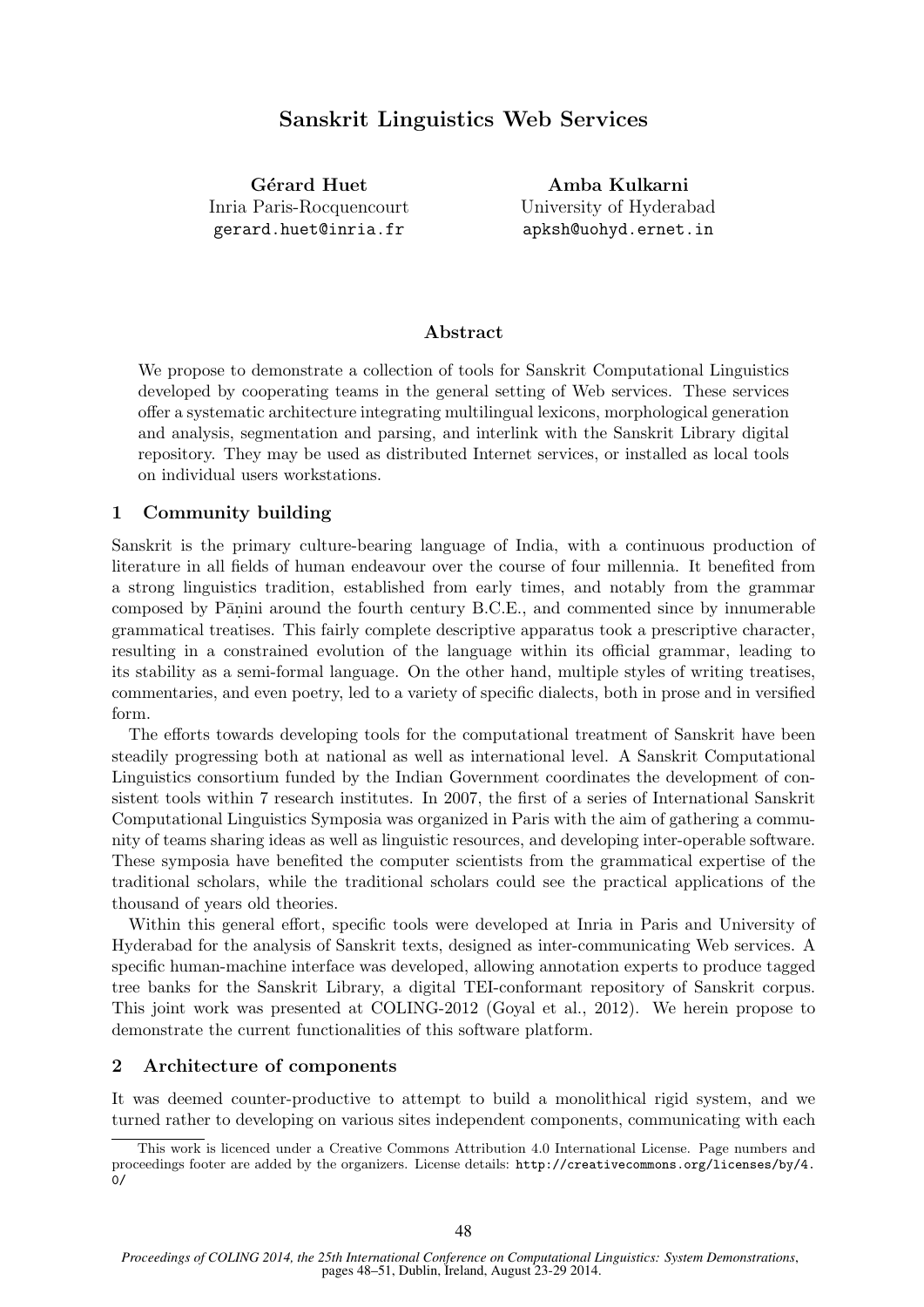other as Web services interchanging XML data. This allows freedom of programming languages and environments, operating systems, and even linguistic resources. This also permits greater flexibility of independent versioning of the components. Furthermore, HTML and client-side scripting provide a standardized solution to a common user interface, with easy multilingual display through Unicode.

Currently the system supports several lexicon resources. A specific core lexicon, the Sanskrit Heritage dictionary (Huet, 2004), has been developed as the seed resource for morphological databases. Digitalized versions of the Monier-Williams (Monier-Williams et al., 1999) and the Apte dictionaries are being progressively integrated by semi-automatic alignment. Amarakosa, the oldest thesaurus of Sanskrit, has also been digitalized (Nair and Kulkarni, 2010), providing the ontological information following the Indian tradition.

A number of components use the Zen Computational Linguistics Toolkit<sup>1</sup>, a systematic functional programming library of finite-state tools. It handles lexicon management, phonological computation, morphology generation (both generative and inflexional), and segmentation. The segmentation component is specially important, in view of sandhi. Sanskrit text is represented as the result of phonetic smoothing, whose efficient inversion is problematic. An original solution to sandhi analysis was developed (Huet, 2005; Huet, 2006).

Morphological databanks are produced mechanically from the core dictionary stems, informed with their production parameters. Sharing techniques give highly compressed data structures loadable dynamically in process memory, eschewing the use of costly database technology. The morphological treatment processes are not strictly speaking Pāninian, but it is possible to relate them precisely to Pāṇinian derivations (Goyal and Huet, 2012). Independently, databanks issued from the Sanskrit traditional repositories have been digitalized (Bharati et al., 2006) and linked to the Astadhyayī simulator which generates the nominal forms following the Paninian process (Goyal et al., 2009). Lemma alignment algorithms permit inter-operability of these various resources, seen as plug-in components.

Segmentation leads to morphological tagging, a complete but much over-generating process. A typical sentence may have billions of possible analyses. A graphical user-interface, providing a fully shared view of all segmentations, has been developed (Huet and Goyal, 2013). It is designed to be very fast, and to allow human annotators easy inspection of the segment features. Experiments with semi-automatic annotation of parts of the Sanskrit Library<sup>2</sup> validated the approach.

A deterministic tabulated dependency parser has been designed (Kulkarni, 2013). The application of local constraints at an early stage and stacking of intermediate results along dynamic programming yield fast results. The graphical user-interface of the segmenter is adapted to the parser in order to show the shared view of all possible solutions in a compact form.

Annotated corpus statistics are being used to build the language and grammar models for various tasks. An experimental version of a segmenter (Kumar et al., 2010) is developed that constraints the sequence of constituents by a language model and uses the split model based on the empirical data of sandhi rules for splitting. These empirical models may further be used to build weighted finite state automaton to prioritize the solutions.

### 3 Salient novel features

The segmentation algorithm uses a novel approach to finite state technology, through Effective Eilenberg machines (Huet and Razet, 2008). Although Sanskrit has huge literature, only a negligible part of it has been tagged for various levels of analyses. Thus use of statistical techniques or machine learning is almost ruled out. While machines are good at syntactic analysis, for semantic compatibility of solutions we still depend on human assistance. This calls for a suitable interface which can represent billions of solutions with all relevant linguistic details

<sup>1</sup> http://yquem.inria.fr/~huet/ZEN/

<sup>2</sup> http://sanskritlibrary.org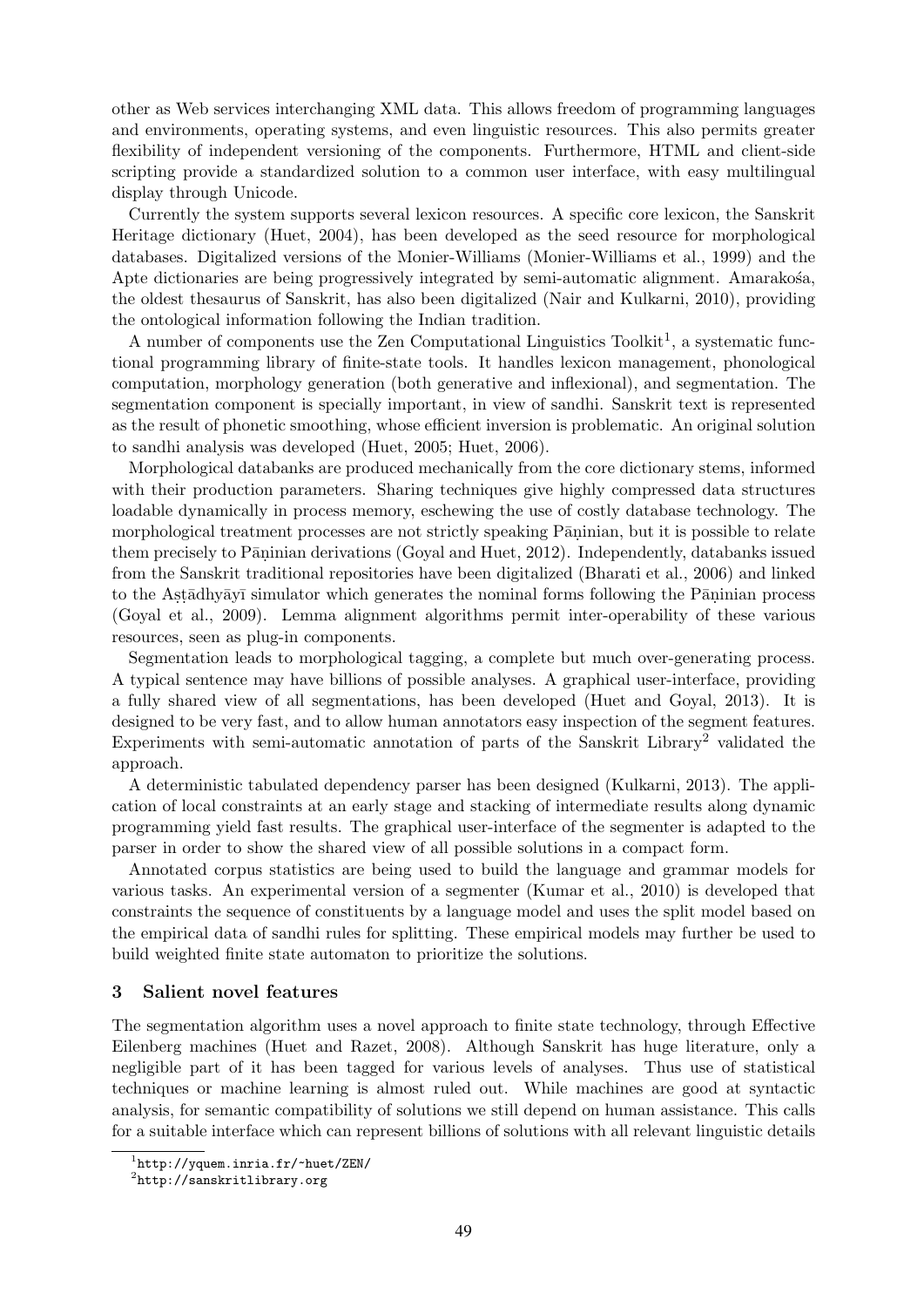to be displayed on a screen. This requirement led us to develop a tabulated display interface, using efficiently a compact shared representation of solutions, presenting an ergonomical solution to human assistance. This interface was also further adapted to display all possible sentential parses in a compact tabular format for choosing the correct parse.

A new technology of forms alignment, indexed by their morphological production history ("unique naming"), allows uniform access to various dictionaries, despite possibly conflicting homophony partitions.

The consistently structured core lexical repository, together with lexicon alignment, allows the automatic production of derived human-readable dictionaries under the Babyloo/Stardict/Goldendict formats, with consistent hypertext linking to grammatical processes.

Some requirements of Sanskrit computational tools are very specific. Sanskrit has a vast literature spreading over several knowledge domains. Most of the important Sanskrit literature is already translated into several languages. In spite of this, scholars want to have access to original sources, and thus development of the computational tools with convenient user interfaces that allow seamless connectivity to and from the lexical resources, generation engines and analysis tools becomes meaningful. Further, the availability of Astadhyayī, an almost complete grammar for Sanskrit, also puts demands on the developers to authenticate the inverse process of analysis by the generative rules of grammars. These considerations have resulted in the development of suitable interfaces linking various resources and tools through Web services.

## 4 Software engineering and deployment issues

The Web services approach allows independent development of components, seen as XML transducers keeping a history of interactions through the argument structure of the CGI invocations. This allows independent development, archiving and distribution of modules developed in C, PERL, Ocaml, Python, Java, Javascript, etc.

Parametrization of the various platform interconnections allows for distributed use through Internet, as well as local use on workstations. Extreme programming methodology allows for agile development with high frequency releasing and a fast user feedback.

The software, as well as linguistic resources, are available under open-source licences.

## 5 Demonstration scenario

The tools will be demonstrated on a few typical sentences, showing various usages of the software. The first presentation will demonstrate the Sanskrit Heritage segmenter on an input sentence. It will show how to select a segmentation solution using the graphical interface, then the way to refine the solution using the dependency parser of the Hyderabad Sanskrit Computational Linguistics analyser, in order to get its dependency structure. A dual presentation will start from the Hyderabad analyser, using the Heritage segmenter as a front end. Finally it will be shown how to access the analyser tools from marked-up corpus in the Sanskrit library. Settings allow switching between the various lexicons, and displaying grammatical information either in romanized Western style, or in *Devanāgar*ī traditional Indian style. The demo will also include linking to actual Pāṇinian derivation process to ensure precision in the analysis. If time permits, the Goldendict versions of the lexicons will be shown, informed with grammatical information.

## Acknowledgement

The Inria 'Sanskrit Heritage' platform benefited from important contributions of Pawan Goyal, notably in its graphical interface. We wish also to thank Peter Scharf for his cooperation on the Sanskrit Library interface. Various components of the software at University of Hyderabad were developed with support from TDIL Programme, DeitY, Government of India for the project 'Development of Sanskrit computational toolkit and Sanskrit-Hindi Machine Translation system' with contributions from Sivaja Nair, Anil Kumar, Karunakar, Devanand Shukl and Pavankumar.